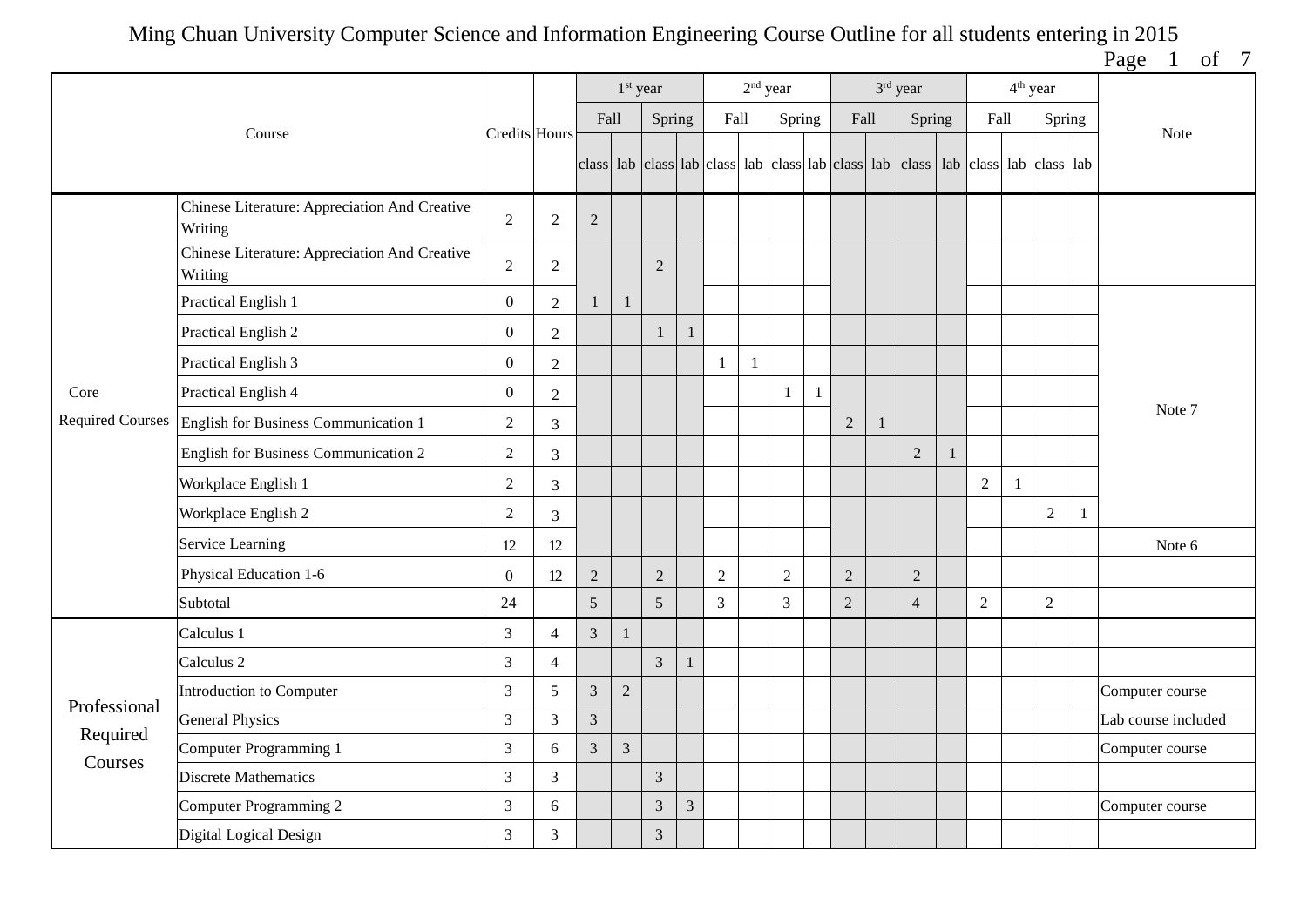| Page | Ω1 |  |
|------|----|--|

|                                        |   |   |  |   |                |                |   |   |                |   |  | $\frac{1}{2}$ $\frac{1}{2}$ $\frac{1}{2}$ $\frac{1}{2}$ $\frac{1}{2}$ |
|----------------------------------------|---|---|--|---|----------------|----------------|---|---|----------------|---|--|-----------------------------------------------------------------------|
| Lab for Digital Logical Design         |   | 3 |  | 3 |                |                |   |   |                |   |  | Lab course                                                            |
| The Overview of Information Technology |   |   |  |   |                |                |   |   |                |   |  |                                                                       |
| Linear Algebra                         | 3 | 3 |  |   | 3              |                |   |   |                |   |  |                                                                       |
| Data Structures                        | 3 | 5 |  |   | 3              | $\overline{2}$ |   |   |                |   |  | Computer course                                                       |
| <b>Electric Circuits</b>               | 3 | 3 |  |   | $\mathfrak{Z}$ |                |   |   |                |   |  |                                                                       |
| Introduction to Computer Networks      | 3 | 3 |  |   | 3              |                |   |   |                |   |  |                                                                       |
| <b>Engineering Mathematics</b>         | 3 | 3 |  |   |                |                | 3 |   |                |   |  |                                                                       |
| <b>Assembly Language</b>               | 3 | 3 |  |   |                |                | 3 |   |                |   |  |                                                                       |
| Computer Algorithms                    | 3 | 3 |  |   |                |                | 3 |   |                |   |  |                                                                       |
| Probability and Statistics             | 3 | 4 |  |   |                |                |   | 3 |                |   |  |                                                                       |
| Database Systems                       | 3 | 3 |  |   |                |                |   | 3 |                |   |  |                                                                       |
| <b>Computer Architectures</b>          | 3 | 3 |  |   |                |                |   | 3 |                |   |  |                                                                       |
| <b>Operating Systems</b>               | 3 | 3 |  |   |                |                |   |   | 3              |   |  |                                                                       |
| Project Research 1-2                   | 6 |   |  |   |                |                |   |   | $\overline{3}$ | 3 |  | 1-semester courses                                                    |

|                          |                            |             |   |      | $1st$ year        |     |             | $2nd$ year |        |      | $3rd$ year |               |       | 4 <sup>th</sup> year |           |        |          |
|--------------------------|----------------------------|-------------|---|------|-------------------|-----|-------------|------------|--------|------|------------|---------------|-------|----------------------|-----------|--------|----------|
| Course                   |                            | Credits Hrs |   | Fall | Spring            |     | Fall        |            | Spring | Fall |            | Spring        | Fall  |                      |           | Spring | Note     |
|                          |                            |             |   |      | $class$ lab class | lab | class       | lab        | class  |      | lab        | $class$ $lab$ | class | lab                  | clas<br>S | lab    |          |
|                          | Java Programming           | 3           | 3 |      |                   |     | $\sim$<br>Ć |            |        |      |            |               |       |                      |           |        | Computer |
|                          |                            |             |   |      |                   |     |             |            |        |      |            |               |       |                      |           |        | course   |
| <b>Elective Courses-</b> | <b>XML</b> Programming     | 3           | 3 |      |                   |     |             |            | 3      |      |            |               |       |                      |           |        | Computer |
| Software                 |                            |             |   |      |                   |     |             |            |        |      |            |               |       |                      |           |        | course   |
| System                   | Introduction to Software   | 3           | 3 |      |                   |     |             |            |        | 3    |            |               |       |                      |           |        |          |
|                          | Engineering                |             |   |      |                   |     |             |            |        |      |            |               |       |                      |           |        |          |
| Program                  | C# Programming             | 3           | 3 |      |                   |     |             |            |        | 3    |            |               |       |                      |           |        | Computer |
|                          |                            |             |   |      |                   |     |             |            |        |      |            |               |       |                      |           |        | course   |
|                          | Object-oriented Technology | 3           | 3 |      |                   |     |             |            |        | 3    |            |               |       |                      |           |        |          |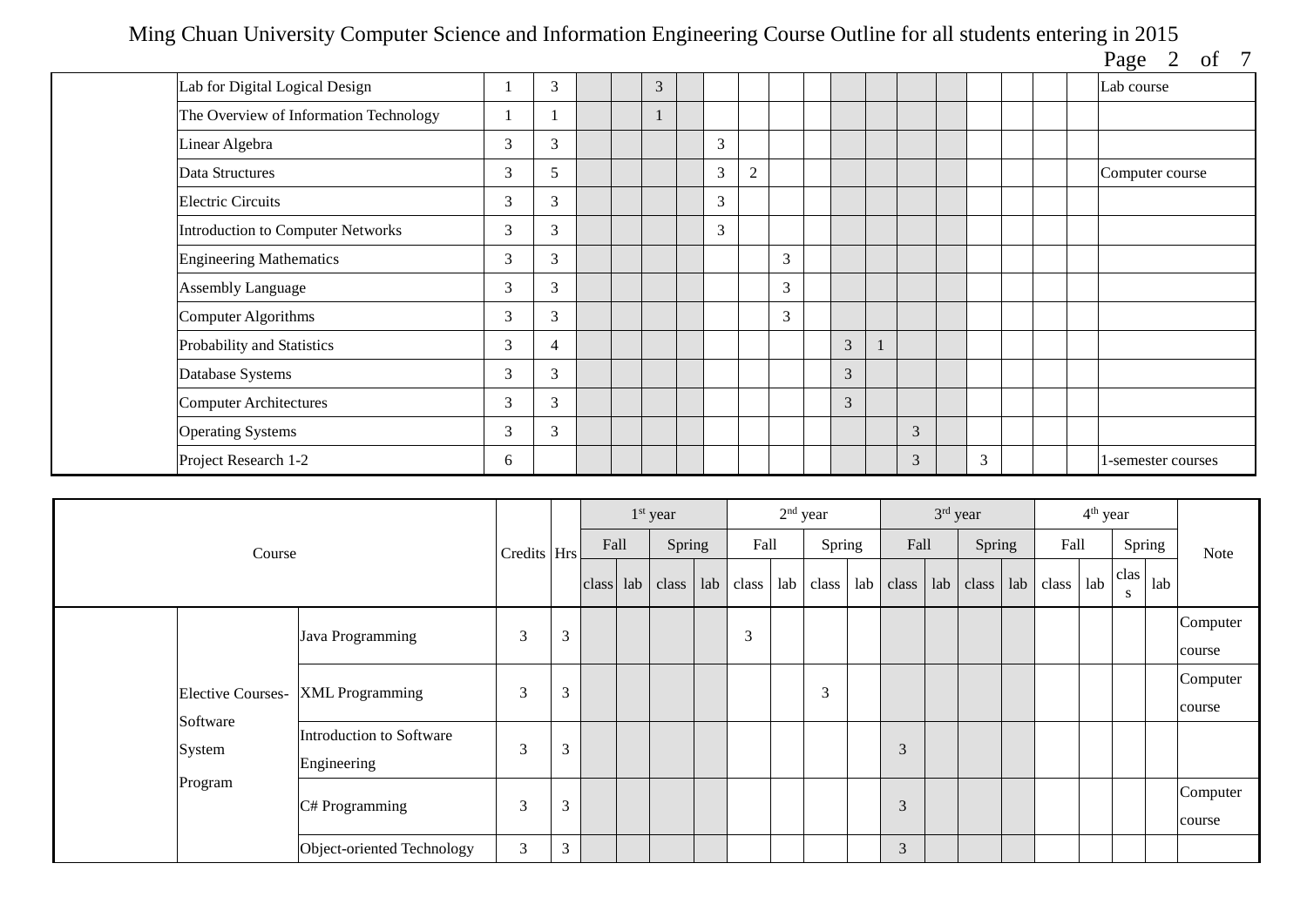Page 3 of 7

|                                 |                                                   |                |                             |           | $1st$ year |     |       | $2nd$ year |                |     |                | 3rd year |                |     |       | $4^{\text{th}}$ year |                   |     |                    |
|---------------------------------|---------------------------------------------------|----------------|-----------------------------|-----------|------------|-----|-------|------------|----------------|-----|----------------|----------|----------------|-----|-------|----------------------|-------------------|-----|--------------------|
| Course                          |                                                   | Credits Hrs    |                             | Fall      | Spring     |     | Fall  |            | Spring         |     | Fall           |          | Spring         |     | Fall  |                      | Spring            |     | Note               |
|                                 |                                                   |                |                             | class lab | class      | lab | class | lab        | class          | lab | class          | lab      | class          | lab | class | lab                  | clas<br>${\bf S}$ | lab |                    |
|                                 | Systems Analysis and Design                       | $\mathfrak{Z}$ | $\overline{3}$              |           |            |     |       |            |                |     |                |          | 3              |     |       |                      |                   |     |                    |
|                                 | Formal Language                                   | $\overline{3}$ | $\overline{3}$              |           |            |     |       |            |                |     |                |          | $\overline{3}$ |     |       |                      |                   |     |                    |
|                                 | <b>UNIX Operations Systems</b>                    | 3              | 3                           |           |            |     |       |            |                |     |                |          | 3              |     |       |                      |                   |     | Computer<br>course |
|                                 | Software Testing and<br>Maintenance               | $\mathfrak{Z}$ | $\mathfrak{Z}$              |           |            |     |       |            |                |     |                |          |                |     | 3     |                      |                   |     |                    |
|                                 | Human Machine Technology                          | $\overline{3}$ | $\overline{3}$              |           |            |     |       |            |                |     |                |          |                |     | 3     |                      |                   |     |                    |
|                                 | Linux System                                      | $\mathfrak{Z}$ | 3                           |           |            |     |       |            |                |     |                |          |                |     | 3     |                      |                   |     |                    |
|                                 | Introduction to Mobile<br>Communication           | 3              | 3                           |           |            |     | 3     |            |                |     |                |          |                |     |       |                      |                   |     |                    |
|                                 | <b>TCP/IP Protocol</b>                            | $\mathfrak{Z}$ | 3                           |           |            |     |       |            | $\mathfrak{Z}$ |     |                |          |                |     |       |                      |                   |     |                    |
|                                 | Introduction to High<br>Definition Television     | 3              | 3                           |           |            |     |       |            | 3              |     |                |          |                |     |       |                      |                   |     |                    |
| Elective<br>Courses-            | Introduction to Video<br>Communication            | 3              | 3                           |           |            |     |       |            |                |     | 3              |          |                |     |       |                      |                   |     |                    |
| Networking and<br>Communication | Mobile application design                         | $\mathfrak{Z}$ | $\overline{3}$              |           |            |     |       |            |                |     | 3              |          |                |     |       |                      |                   |     |                    |
| Program                         | Introduction to Information<br>Security           | $\mathfrak{Z}$ | 3                           |           |            |     |       |            |                |     | $\mathfrak{Z}$ |          |                |     |       |                      |                   |     |                    |
|                                 | <b>Ad Hoc Networks</b>                            | 3              | $\mathfrak{Z}$              |           |            |     |       |            |                |     |                |          | $\sqrt{3}$     |     |       |                      |                   |     |                    |
|                                 | High-speed Networks                               | $\mathfrak{Z}$ | $\overline{3}$              |           |            |     |       |            |                |     |                |          | $\overline{3}$ |     |       |                      |                   |     |                    |
|                                 | network intrusion detection                       | $\overline{3}$ | $\mathfrak{Z}$              |           |            |     |       |            |                |     |                |          | $\mathfrak{Z}$ |     |       |                      |                   |     |                    |
|                                 | Advanced Mobile application<br>design and Licence | $\mathfrak{Z}$ | $\ensuremath{\mathfrak{Z}}$ |           |            |     |       |            |                |     |                |          | $\mathfrak{Z}$ |     |       |                      |                   |     | Computer<br>course |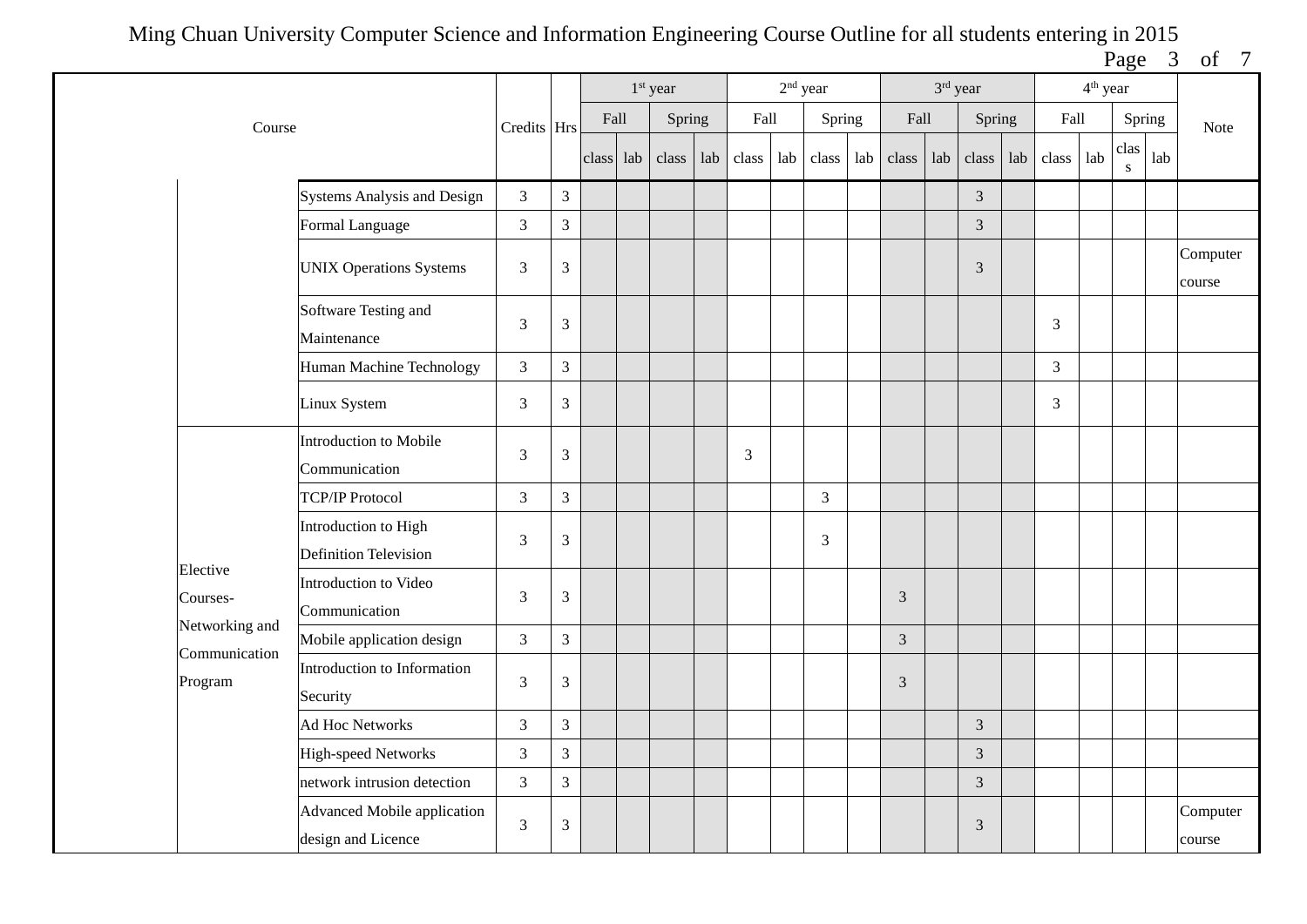Page 4 of 7

|                                             |                                           |                |                             |       |     | 1 <sup>st</sup> year |     |                | $2nd$ year |                |     |                |     | 3rd year       |     |       | 4 <sup>th</sup> year |                   |     |                    |
|---------------------------------------------|-------------------------------------------|----------------|-----------------------------|-------|-----|----------------------|-----|----------------|------------|----------------|-----|----------------|-----|----------------|-----|-------|----------------------|-------------------|-----|--------------------|
| Course                                      |                                           | Credits Hrs    |                             | Fall  |     | Spring               |     | Fall           |            | Spring         |     | Fall           |     | Spring         |     | Fall  |                      | Spring            |     | Note               |
|                                             |                                           |                |                             | class | lab | class                | lab | class          | lab        | class          | lab | class          | lab | class          | lab | class | lab                  | clas<br>${\bf S}$ | lab |                    |
|                                             | Network Planning and<br>Management        | 3              | $\mathfrak{Z}$              |       |     |                      |     |                |            |                |     |                |     |                |     | 3     |                      |                   |     |                    |
|                                             | Network Security                          | $\overline{3}$ | $\overline{3}$              |       |     |                      |     |                |            |                |     |                |     |                |     |       |                      | $\overline{3}$    |     |                    |
|                                             | Data Mining                               | $\overline{3}$ | $\overline{3}$              |       |     |                      |     |                |            | $\mathfrak{Z}$ |     |                |     |                |     |       |                      |                   |     |                    |
|                                             | Data Warehouse System<br>Design           | 3              | $\ensuremath{\mathfrak{Z}}$ |       |     |                      |     |                |            |                |     | $\mathfrak{Z}$ |     |                |     |       |                      |                   |     | Computer<br>course |
| <b>Elective Courses-</b>                    | Social Network Mining                     | $\mathfrak{Z}$ | $\overline{3}$              |       |     |                      |     |                |            |                |     | $\mathfrak{Z}$ |     |                |     |       |                      |                   |     |                    |
| Data Analysis and<br>Application<br>Program | Practical Data Analysis                   | $\mathfrak{Z}$ | $\mathfrak{Z}$              |       |     |                      |     |                |            |                |     |                |     | $\mathfrak{Z}$ |     |       |                      |                   |     | Computer<br>course |
|                                             | <b>Advanced Database Systems</b>          | $\overline{3}$ | $\overline{3}$              |       |     |                      |     |                |            |                |     |                |     |                |     |       |                      |                   |     |                    |
|                                             | Program Design in Business<br>Intelligent | $\overline{3}$ | $\mathfrak{Z}$              |       |     |                      |     |                |            |                |     |                |     |                |     | 3     |                      |                   |     | Computer<br>course |
|                                             | <b>Graphic Design</b>                     | $\mathfrak{Z}$ | $\mathfrak{Z}$              | 3     |     |                      |     |                |            |                |     |                |     |                |     |       |                      |                   |     | Computer<br>course |
| <b>Elective Courses-</b>                    | Animation design                          | $\overline{3}$ | $\mathfrak{Z}$              |       |     | 3                    |     |                |            |                |     |                |     |                |     |       |                      |                   |     | Computer<br>course |
| Interactive<br>Media                        | Interactive media design                  | $\mathfrak{Z}$ | $\overline{3}$              |       |     |                      |     | $\overline{3}$ |            |                |     |                |     |                |     |       |                      |                   |     |                    |
| Program                                     | Electronic interactive project            | $\mathfrak{Z}$ | $\mathfrak{Z}$              |       |     |                      |     |                |            | 3              |     |                |     |                |     |       |                      |                   |     | Computer<br>course |
|                                             | Matlab programming                        | $\mathfrak{Z}$ | $\ensuremath{\mathfrak{Z}}$ |       |     |                      |     |                |            | $\mathfrak{Z}$ |     |                |     |                |     |       |                      |                   |     | Computer<br>course |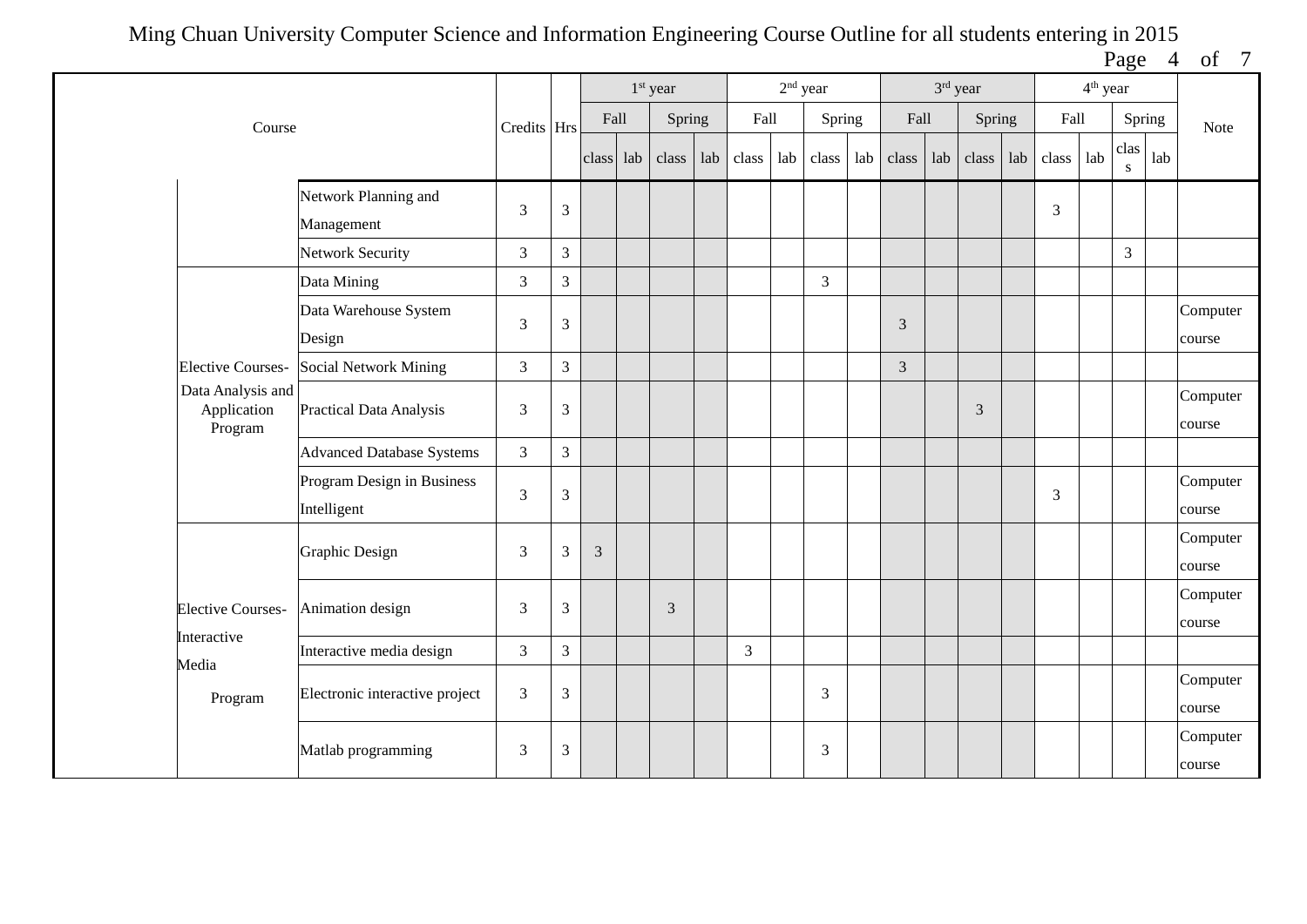Page 5 of 7

|        |                                      |                  |                |                |              | 1 <sup>st</sup> year |     |            |              | $2nd$ year     |              |                | 3rd year |                |     |                | 4 <sup>th</sup> year |                      |     |                                   |
|--------|--------------------------------------|------------------|----------------|----------------|--------------|----------------------|-----|------------|--------------|----------------|--------------|----------------|----------|----------------|-----|----------------|----------------------|----------------------|-----|-----------------------------------|
| Course |                                      | Credits Hrs      |                | Fall           |              | Spring               |     | Fall       |              | Spring         |              | Fall           |          | Spring         |     | Fall           |                      | Spring               |     | Note                              |
|        |                                      |                  |                | class lab      |              | class                | lab | class      | lab          | class          | lab          | class lab      |          | class          | lab | class          | lab                  | clas<br>$\mathbf{s}$ | lab |                                   |
|        | Image processing                     | 3                | 3              |                |              |                      |     |            |              |                |              | 3              |          |                |     |                |                      |                      |     | Computer<br>course<br>Core course |
|        | Design of Interactive Camera<br>Game | 3                | $\mathfrak{Z}$ |                |              |                      |     |            |              |                |              |                |          | 3              |     |                |                      |                      |     | Computer<br>course                |
|        | Multimedia Games design              | $\overline{3}$   | $\mathfrak{Z}$ |                |              |                      |     |            |              |                |              |                |          | $\mathfrak{Z}$ |     |                |                      |                      |     |                                   |
|        | Human Machine Techonology            | $\overline{3}$   | $\mathfrak{Z}$ |                |              |                      |     |            |              |                |              |                |          |                |     | $\overline{3}$ |                      |                      |     |                                   |
|        | <b>Military Education</b>            | $\overline{0}$   | $\sqrt{2}$     | $\overline{2}$ |              |                      |     |            |              |                |              |                |          |                |     |                |                      |                      |     |                                   |
|        | Military Education                   | $\boldsymbol{0}$ | $\sqrt{2}$     |                |              | $\overline{2}$       |     |            |              |                |              |                |          |                |     |                |                      |                      |     |                                   |
|        | <b>Nursing Section</b>               | $\overline{0}$   | $\overline{2}$ | $\overline{2}$ |              |                      |     |            |              |                |              |                |          |                |     |                |                      |                      |     |                                   |
|        | <b>Nursing Section</b>               | $\overline{0}$   | $\sqrt{2}$     |                |              | $\sqrt{2}$           |     |            |              |                |              |                |          |                |     |                |                      |                      |     |                                   |
|        | <b>Military Education</b>            | $\overline{0}$   | $\sqrt{2}$     |                |              |                      |     | $\sqrt{2}$ |              |                |              |                |          |                |     |                |                      |                      |     |                                   |
|        | Military Education                   | $\mathbf{0}$     | $\sqrt{2}$     |                |              |                      |     |            |              | $\overline{2}$ |              |                |          |                |     |                |                      |                      |     |                                   |
|        | Physical Education                   | $\overline{2}$   | $\sqrt{2}$     |                |              |                      |     |            |              |                |              |                |          |                |     | $\overline{2}$ |                      |                      |     |                                   |
|        | Physical Education                   | $\overline{2}$   | $\sqrt{2}$     |                |              |                      |     |            |              |                |              |                |          |                |     |                |                      | $\sqrt{2}$           |     |                                   |
|        | Japanese 1-1                         | $\overline{2}$   | $\mathfrak{Z}$ | $\overline{2}$ | $\mathbf{1}$ |                      |     |            |              |                |              |                |          |                |     |                |                      |                      |     |                                   |
|        | Japanese 1-2                         | $\overline{c}$   | $\mathfrak{Z}$ |                |              | $\sqrt{2}$           |     |            |              |                |              |                |          |                |     |                |                      |                      |     |                                   |
|        | Japanese 2-1                         | $\overline{2}$   | $\mathfrak{Z}$ |                |              |                      |     | $\sqrt{2}$ | $\mathbf{1}$ |                |              |                |          |                |     |                |                      |                      |     |                                   |
|        | Japanese 2-2                         | $\overline{2}$   | $\mathfrak{Z}$ |                |              |                      |     |            |              | $\sqrt{2}$     | $\mathbf{1}$ |                |          |                |     |                |                      |                      |     |                                   |
|        | Introduction to Civil Law            | $\overline{2}$   | $\overline{2}$ | $\overline{2}$ |              |                      |     |            |              |                |              |                |          |                |     |                |                      |                      |     |                                   |
|        | Copyright law                        | $\overline{2}$   | $\sqrt{2}$     |                |              |                      |     |            |              |                |              |                |          | $\sqrt{2}$     |     |                |                      |                      |     |                                   |
|        | <b>Practical English</b>             | $\overline{3}$   | $\mathfrak{Z}$ |                |              |                      |     |            |              |                |              | $\mathfrak{Z}$ |          |                |     |                |                      |                      |     |                                   |
|        | Workplace English                    | 3                | $\mathfrak{Z}$ |                |              |                      |     |            |              |                |              |                |          | $\mathfrak{Z}$ |     |                |                      |                      |     |                                   |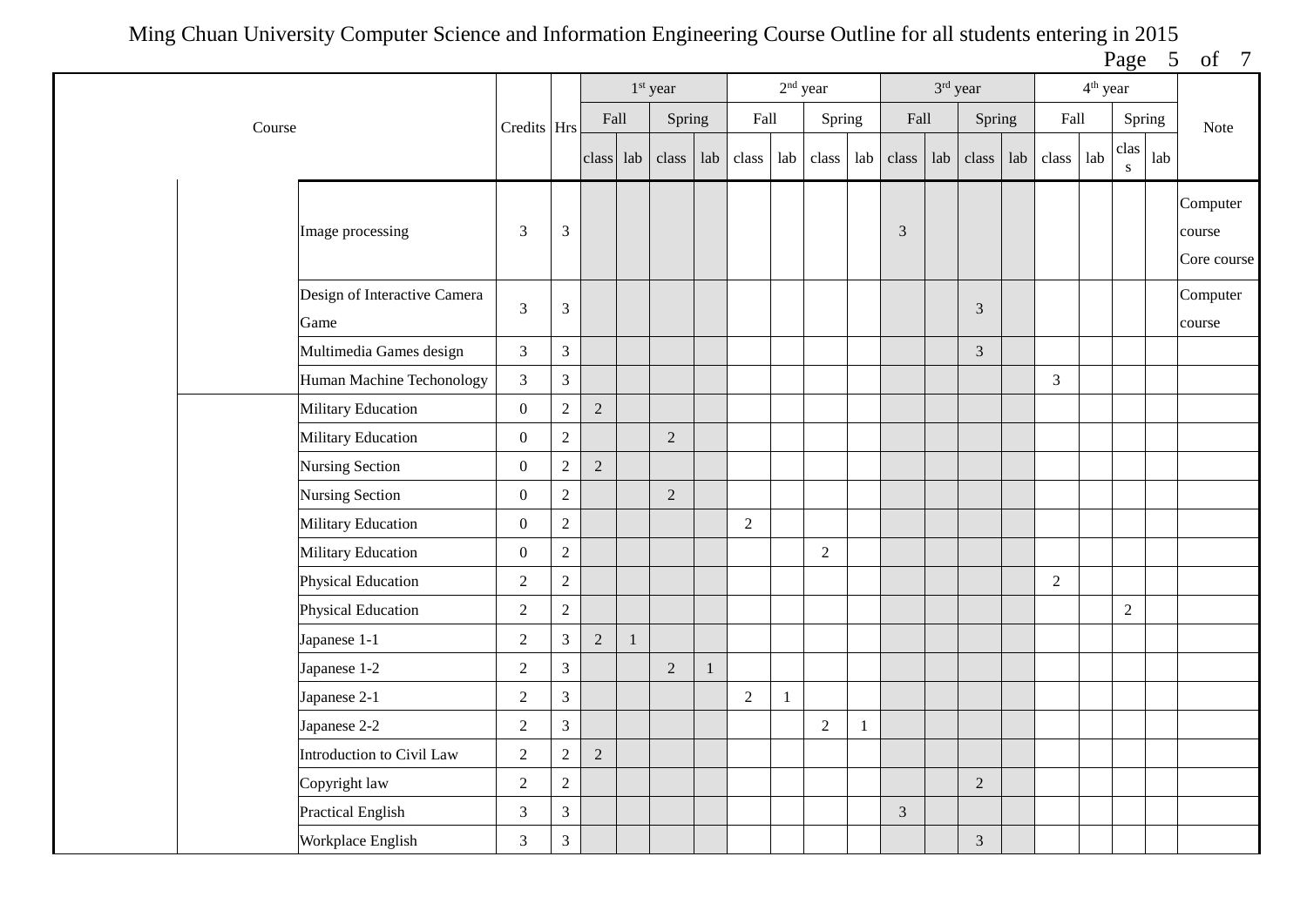Page 6 of 7

|                                         |                                                 |                |                  |                | $1st$ year     |            |                |     | $2nd$ year     |     |                | 3rd year |        |     |       | 4 <sup>th</sup> year |                   |     |                    |
|-----------------------------------------|-------------------------------------------------|----------------|------------------|----------------|----------------|------------|----------------|-----|----------------|-----|----------------|----------|--------|-----|-------|----------------------|-------------------|-----|--------------------|
| Course                                  |                                                 | Credits Hrs    |                  | Fall           | Spring         |            | Fall           |     | Spring         |     | Fall           |          | Spring |     | Fall  |                      | Spring            |     | Note               |
|                                         |                                                 |                |                  | class lab      | class          | lab        | class          | lab | class          | lab | class          | lab      | class  | lab | class | lab                  | clas<br>${\bf S}$ | lab |                    |
|                                         | <b>Applied Information</b><br>Technology 1      | $\overline{2}$ | $\sqrt{2}$       | $\overline{2}$ |                |            |                |     |                |     |                |          |        |     |       |                      |                   |     | Computer<br>course |
|                                         | Applied Information<br>Technology 2             | $\overline{c}$ | $\boldsymbol{2}$ |                | $\overline{2}$ |            |                |     |                |     |                |          |        |     |       |                      |                   |     | Computer<br>course |
|                                         | <b>Information Technology</b><br>Application    | $\sqrt{2}$     | $\overline{4}$   |                | $\overline{2}$ | $\sqrt{2}$ |                |     |                |     |                |          |        |     |       |                      |                   |     | Computer<br>course |
|                                         | Web Programming                                 | $\mathfrak{Z}$ | $\mathfrak 3$    |                |                |            | 3              |     |                |     |                |          |        |     |       |                      |                   |     | Computer<br>course |
|                                         | <b>Computer Aided Design</b>                    | $\mathfrak{Z}$ | $\overline{3}$   |                |                |            | $\overline{3}$ |     |                |     |                |          |        |     |       |                      |                   |     | Lab course         |
|                                         | Micro Processor Systems                         | $\mathfrak{Z}$ | 3                |                |                |            |                |     | $\mathfrak{Z}$ |     |                |          |        |     |       |                      |                   |     | Lab course         |
| Other                                   | <b>Introduction to Web Servers</b>              | $\mathfrak{Z}$ | $\mathfrak{Z}$   |                |                |            |                |     | $\mathfrak{Z}$ |     |                |          |        |     |       |                      |                   |     | Computer<br>course |
| informational<br><b>Elective Course</b> | <b>Advanced CPP Programming</b>                 | $\mathfrak{Z}$ | $\mathfrak 3$    |                |                |            |                |     | $\overline{3}$ |     |                |          |        |     |       |                      |                   |     | Computer<br>course |
|                                         | <b>Advanced Java Programming</b><br>and Licence | $\mathfrak{Z}$ | 3                |                |                |            |                |     | 3              |     |                |          |        |     |       |                      |                   |     | Computer<br>course |
|                                         | <b>Computer Animation</b>                       | 3              | $\mathfrak{Z}$   |                |                |            |                |     | $\mathfrak{Z}$ |     |                |          |        |     |       |                      |                   |     | Computer<br>course |
|                                         | Digital Signal Processing                       | $\mathfrak{Z}$ | 3                |                |                |            |                |     | $\mathfrak{Z}$ |     |                |          |        |     |       |                      |                   |     |                    |
|                                         | Mobile Information Systems<br>design            | $\mathfrak{Z}$ | $\mathfrak{Z}$   |                |                |            |                |     | 3              |     |                |          |        |     |       |                      |                   |     | Computer<br>course |
|                                         | Artificial Intelligence                         | $\mathfrak{Z}$ | 3                |                |                |            |                |     |                |     | $\mathfrak{Z}$ |          |        |     |       |                      |                   |     |                    |
|                                         | Information ethics                              | $\sqrt{2}$     | $\overline{2}$   |                |                |            |                |     |                |     | $\overline{2}$ |          |        |     |       |                      |                   |     |                    |
|                                         | <b>Fuzzy Theory</b>                             | $\mathfrak{Z}$ | 3                |                |                |            |                |     |                |     | $\sqrt{3}$     |          |        |     |       |                      |                   |     |                    |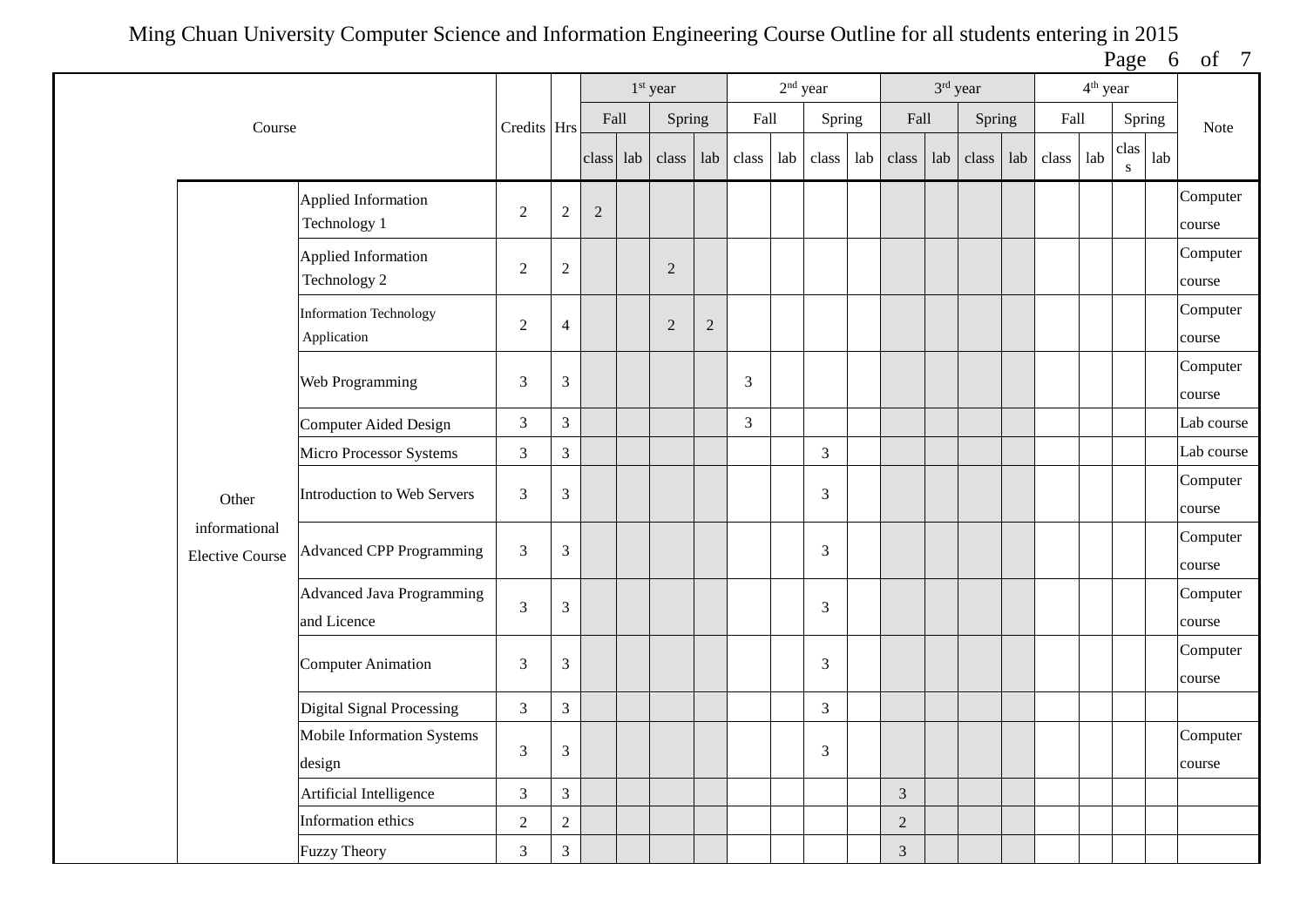Page 7 of 7

|                                                        |                |                |       |     | 1 <sup>st</sup> year |     |       | $2nd$ year |        |     |                             | 3rd year |                |     |       | $4^{\text{th}}$ year |           |     |                    |
|--------------------------------------------------------|----------------|----------------|-------|-----|----------------------|-----|-------|------------|--------|-----|-----------------------------|----------|----------------|-----|-------|----------------------|-----------|-----|--------------------|
| Course                                                 | Credits Hrs    |                | Fall  |     | Spring               |     | Fall  |            | Spring |     | Fall                        |          | Spring         |     | Fall  |                      | Spring    |     | Note               |
|                                                        |                |                | class | lab | class                | lab | class | lab        | class  | lab | class                       | lab      | class          | lab | class | lab                  | clas<br>S | lab |                    |
| Special Topics on<br>Programming                       | 3              | 3              |       |     |                      |     |       |            |        |     | 3                           |          |                |     |       |                      |           |     |                    |
| Introduction to Coding                                 | $\overline{3}$ | 3              |       |     |                      |     |       |            |        |     | $\overline{3}$              |          |                |     |       |                      |           |     |                    |
| The Design and Applications<br>of FPGA/CPLD            | 3              | $\mathfrak{Z}$ |       |     |                      |     |       |            |        |     | $\ensuremath{\mathfrak{Z}}$ |          |                |     |       |                      |           |     | Lab course         |
| Seminar on the Design of<br><b>Computer Algorithms</b> | 3              | $\mathfrak{Z}$ |       |     |                      |     |       |            |        |     | 3                           |          |                |     |       |                      |           |     |                    |
| Cloud technology design and services                   | $\overline{3}$ | 3              |       |     |                      |     |       |            |        |     | $\overline{3}$              |          |                |     |       |                      |           |     |                    |
| Statistics analysis and<br>Application                 | $\mathfrak{Z}$ | $\mathfrak{Z}$ |       |     |                      |     |       |            |        |     |                             |          | 3              |     |       |                      |           |     |                    |
| Database design                                        | 3              | $\mathfrak{Z}$ |       |     |                      |     |       |            |        |     |                             |          | $\mathfrak{Z}$ |     |       |                      |           |     |                    |
| <b>Unix Programming</b>                                | 3              | $\mathfrak{Z}$ |       |     |                      |     |       |            |        |     |                             |          | 3              |     |       |                      |           |     | Computer<br>course |
| Peripheral Interface Design                            | $\mathfrak{Z}$ | $\mathfrak{Z}$ |       |     |                      |     |       |            |        |     |                             |          | 3              |     |       |                      |           |     | Lab course         |
| <b>Introduction to Secret Sharing</b>                  | $\mathfrak{Z}$ | 3              |       |     |                      |     |       |            |        |     |                             |          | 3              |     |       |                      |           |     |                    |
| Cloud computing Security<br>Management                 | 3              | 3              |       |     |                      |     |       |            |        |     |                             |          | 3              |     |       |                      |           |     |                    |
| Cloud computing technology<br>and applied              | $\overline{3}$ | $\mathfrak{Z}$ |       |     |                      |     |       |            |        |     |                             |          | 3              |     |       |                      |           |     |                    |
| Social media application design                        | $\mathfrak{Z}$ | $\mathfrak{Z}$ |       |     |                      |     |       |            |        |     |                             |          | $\mathfrak{Z}$ |     |       |                      |           |     |                    |
| <b>Advanced Computer</b><br>Architectures              | 3              | 3              |       |     |                      |     |       |            |        |     |                             |          |                |     | 3     |                      |           |     |                    |
| Distributed Systems                                    | 3              | 3              |       |     |                      |     |       |            |        |     |                             |          |                |     | 3     |                      |           |     |                    |
| <b>Information Laws</b>                                | $\mathfrak{Z}$ | 3              |       |     |                      |     |       |            |        |     |                             |          |                |     | 3     |                      |           |     |                    |
| Social media project develop                           | 3              | 3              |       |     |                      |     |       |            |        |     |                             |          |                |     | 3     |                      |           |     |                    |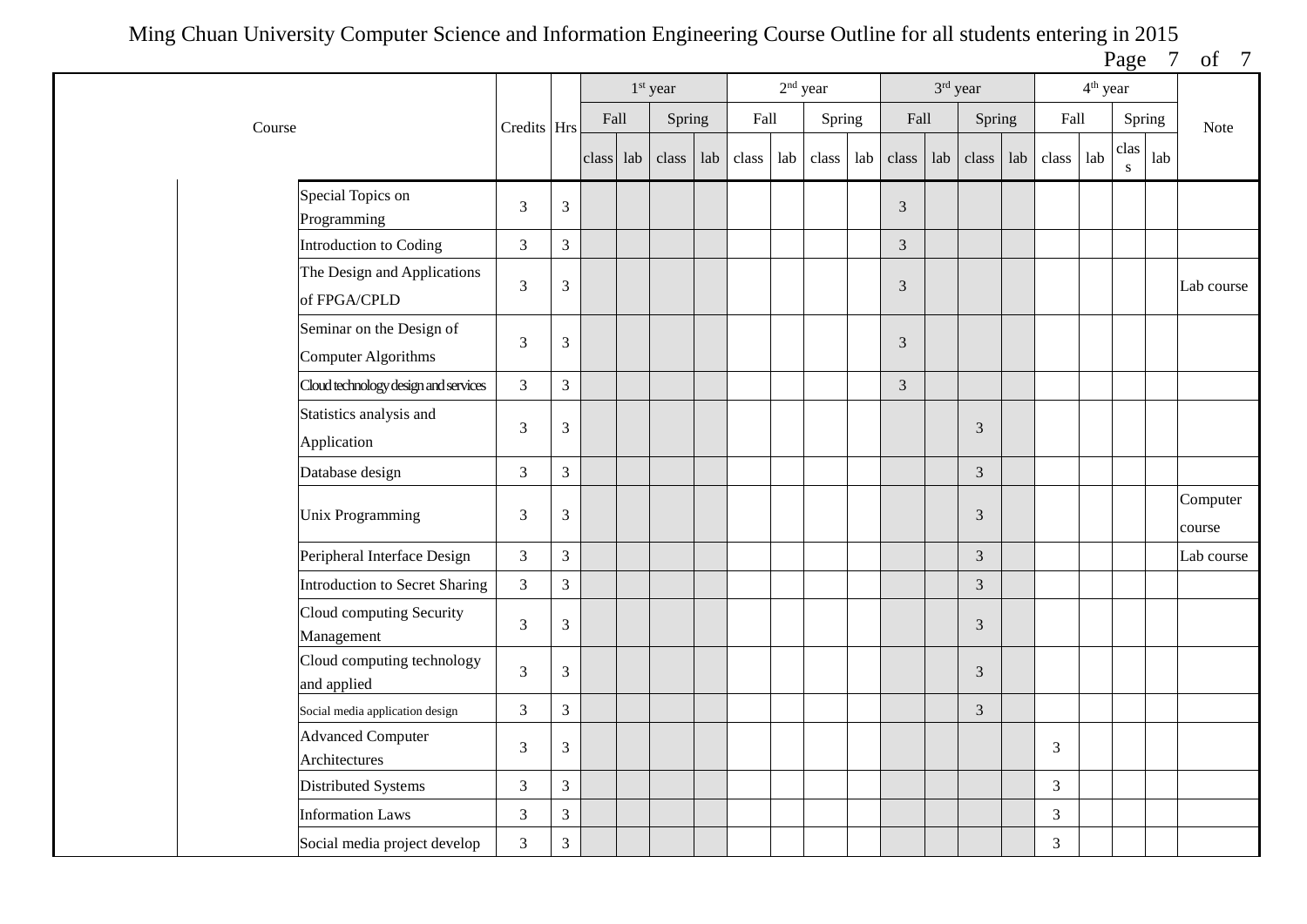Page 8 of 7

|          |                                         |                                               |             |                |       | 1 <sup>st</sup> year |     |       | $2nd$ year |        |     |       |     | $3rd$ year |                | 4 <sup>th</sup> year |                |        |                    |
|----------|-----------------------------------------|-----------------------------------------------|-------------|----------------|-------|----------------------|-----|-------|------------|--------|-----|-------|-----|------------|----------------|----------------------|----------------|--------|--------------------|
|          | Course                                  |                                               | Credits Hrs |                | Fall  | Spring               |     | Fall  |            | Spring |     | Fall  |     | Spring     | Fall           |                      |                | Spring | Note               |
|          |                                         |                                               |             |                | class | $ ab $ class         | lab | class | lab        | class  | lab | class | lab | class      | $lab$ $class$  | lab                  | clas<br>S      | lab    |                    |
|          |                                         | The Lectures of Information<br>Trend I        |             | $\overline{2}$ |       |                      |     |       |            |        |     |       |     |            | $\overline{2}$ |                      |                |        | Required<br>chosen |
|          |                                         | The Lectures of Information<br>Trend II       |             | $\overline{2}$ |       |                      |     |       |            |        |     |       |     |            |                |                      | $\overline{c}$ |        | Required<br>chosen |
|          |                                         | Performance Analysis                          | 3           | 3              |       |                      |     |       |            |        |     |       |     |            |                |                      | 3              |        |                    |
|          |                                         | <b>Intelligent Computation</b>                | 3           | 3              |       |                      |     |       |            |        |     |       |     |            |                |                      | 3              |        |                    |
|          |                                         | Digital content and trend                     | 3           | 3              |       |                      |     |       |            |        |     |       |     |            |                |                      | 3              |        |                    |
|          | <b>Subtotal Required Course Credits</b> |                                               | 89          |                | 18    | 20                   |     |       |            | 15     |     | 12    |     | 12         | 9              |                      | 3              |        |                    |
|          | <b>Subtotal Elective Course Credits</b> |                                               | 39          |                |       |                      |     |       |            |        |     |       |     |            |                |                      |                |        |                    |
| Subtotal |                                         | Subtotal Professional Elective Course Credits | 19          |                |       |                      |     |       |            |        |     |       |     |            |                |                      |                |        |                    |
|          |                                         | <b>Subtotal Other Elective Course Credits</b> | 20          |                |       |                      |     |       |            |        |     |       |     |            |                |                      |                |        |                    |
|          | Subtotal                                |                                               | 128         |                |       |                      |     |       |            |        |     |       |     |            |                |                      |                |        |                    |

## Notes:

- 1. The students of CSIE department must fulfill 128 credits by graduation, including:
	- I. 24 required credits designed by the university
	- II. 65 required credits designed by the department
	- III. At least 39 elective credits which include:
		- A. At least one kernel course from each of the four programs (totally 15 credits)
		- B. At least one of the following two courses: Information Law and Information Ethics.
- 2. Students can choose other course of Information College or cooperation programs as professional elective courses. Students can choose other professional courses of Information College as professional elective courses if agreed by the chair of the department. Courses not from the Information College are not admitted by the department and cannot be taken as the graduation credits if not agreed by the chair of the department. Credits of Courses which not from the Information College can't count as graduation credits when exceed 20.